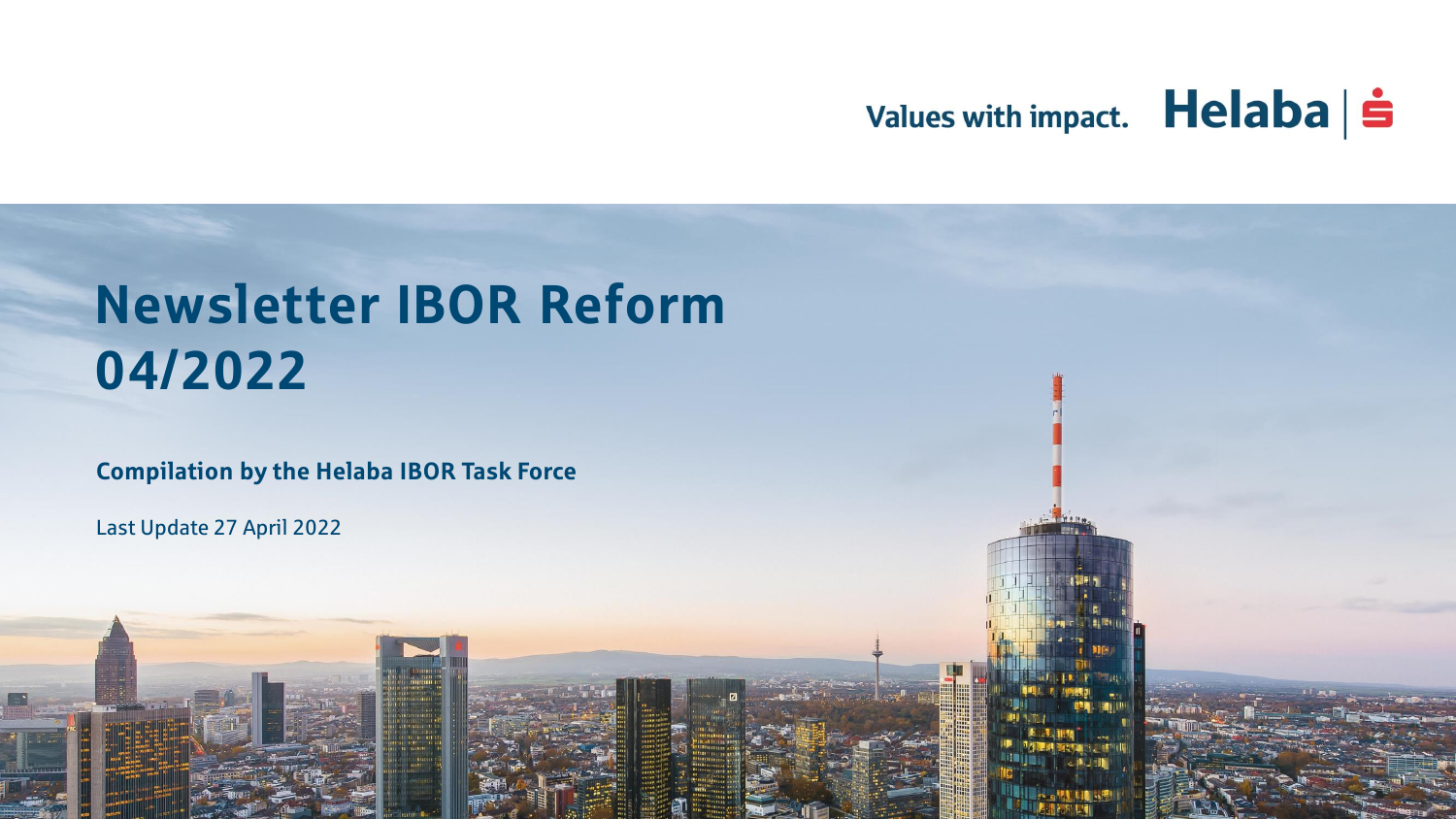

*Ladies and Gentlemen,*

Welcome to our second IBOR Reform Newsletter in 2022. What has happened since the historic milestone of 31 December 2021 - the date when EONIA and GBP, CHF, JPY and EUR LIBOR and 1W/2M USD LIBOR reference rates were permanently discontinued?

Since the beginning of this year, all new floating-rate GBP/CHF/JPY/USD business has to be concluded on the basis of the risk-free *overnight rates (RFRs) introduced last year. EONIA has completely given way to €STR.*

While some contracts from the first IBOR transition wave still have to be converted, the financial markets are already preparing the transition of USD LIBOR contracts, which is much more extensive in terms of volume and figures. It is true that USD LIBOR can still be used for USD legacy business in the most common maturities until 30 June 2023. However, in view of the corresponding lead times for negotiations and contract conversions, the necessary conversions should be tackled in good time, especially if they can be combined with *extensions and refinancing, for example.*

In our last newsletter dd. 14 January 2022 we reported in detail on the numerous developments in the most important currency regions affected by the IBOR reform. In this newsletter we have again compiled the most important developments for you and would like to share *our market observations with you. Our compilations do not claim to be complete.*

As always, we are at your disposal for a personal exchange, for the structuring of new transactions on RFR basis as well as for the *conversion from USD LIBOR in existing contracts.*

In case of any questions please do not hesitate to contact either your relationship manager or send an e-mail to us at *[ibor-reform@helaba.com](mailto:ibor-reform@helaba.com).*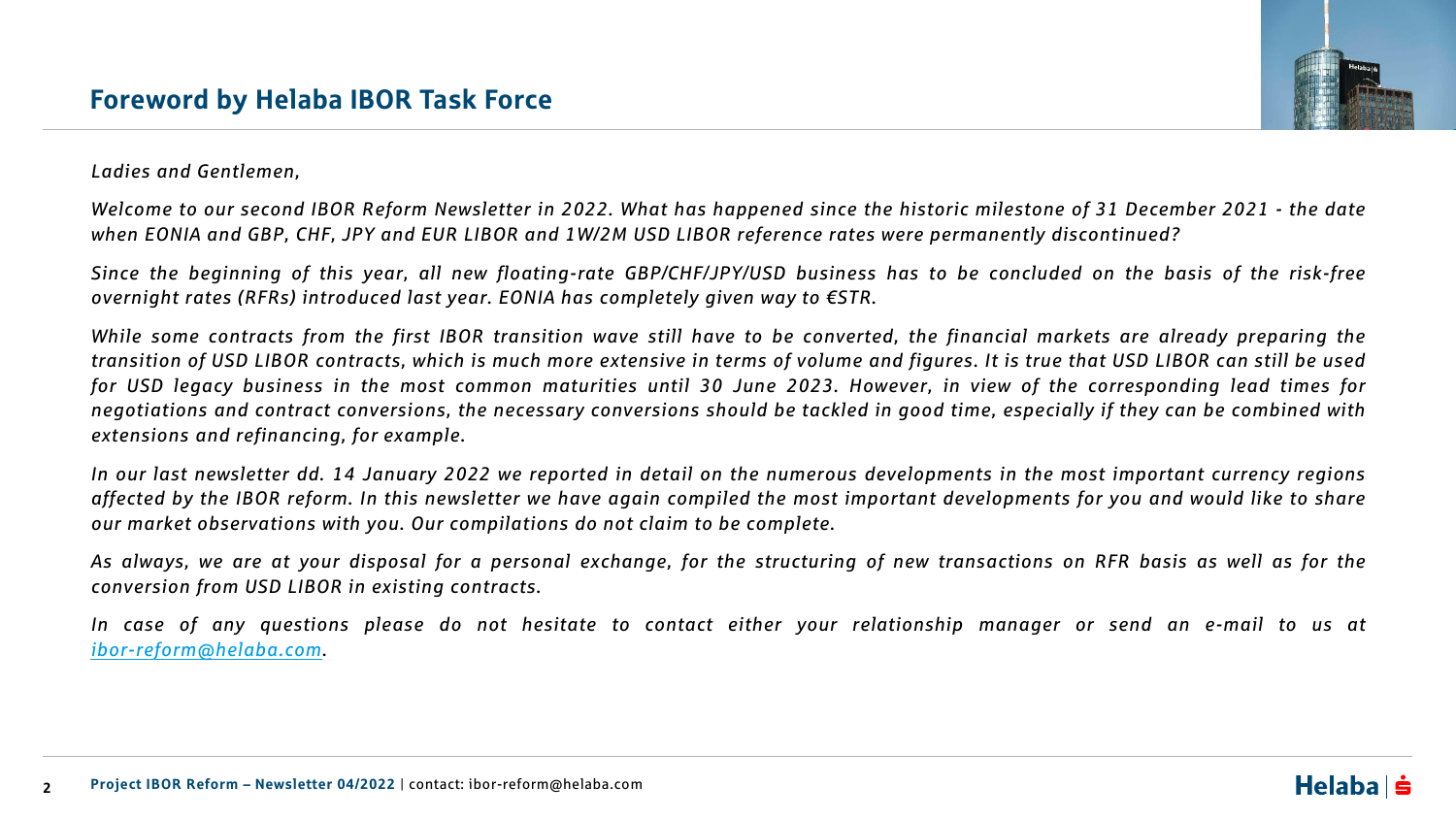## Highlights and Market Observations since 14 January 2022 (1/5)

- **If an 2021, USD LIBOR in loan agreements was either switched to SOFR compounded, optional currency options were suspended by** clients or the switch to USD LIBOR was postponed. In Q4/2021, there were isolated conversions to term SOFR, especially in trade finance transactions where backward-looking rates cannot be used.
- The Alternative Reference Rates Committee (ARRC) had, at the end of 07/2021, allowed the use of the forward-looking term SOFR as an alternative to the backward-looking SOFR for multi-lender facilities, in case a switch to the robust SOFR and SOFR average rates proved difficult. At the same time, the ARRC confirmed that it would not support the use of the term SOFR for derivatives, particularly in the interbank market.
- As expected, due to the ARRC's recommendation, no liquid term SOFR derivatives market has developed so far. This means that the banks lack an essential instrument to fully manage the resulting basis risks from term SOFR loans.
- According to our observations, corporate financing in Europe has so far almost exclusively switched to SOFR Compounded. Clients from multi-currency facilities are already familiar with the conversion to and processing of backward-looking RFR (e.g. SONIA, SARON, TONA(R)). Only in the asset finance segment, an increasing demand for term SOFR can be observed.
- In the USA, on the other hand, the market is fragmented. Besides SOFR Compounded and Term SOFR, SOFR Average and Simple SOFR Average are also used. For Europe, it is expected that the use of SOFR Compounded and Term SOFR will remain.
- Transition of the USD LIBOR legacy business has to be completed by 30 June 2023. Banks are expected to increasingly approach their customers with transition proposals from the second half of 2022.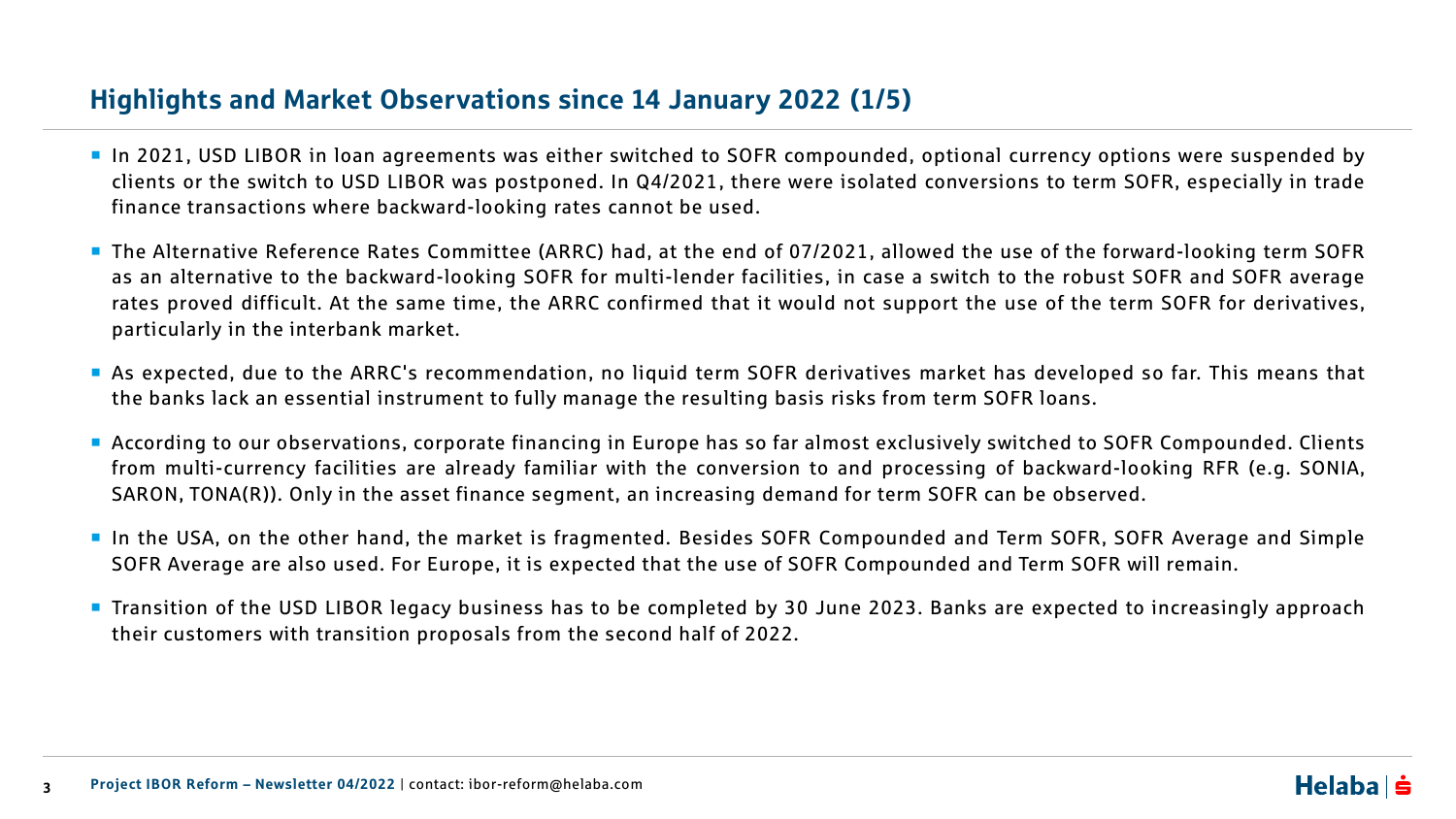## Highlights and Market Observations since 14 January 2022 (2/5)

■ Temporary 1/3/6-month synthetic LIBOR rates were set up for handling not yet transitioned GBP LIBOR legacy business. With SONIA compounded in arrears fully established in the Sterling market and less than about 2% of LIBOR legacy stock to be outstanding, the FCA will obtain feedback during the course of this year on retiring 1-month and 6-month synthetic sterling LIBOR at the end of 2022, and on when to retire 3-month sterling synthetic LIBOR. On 9 February 2022, the Bank of England, FCA and Working Group encouraged firms to continue to pursue the active transition of legacy sterling LIBOR contracts currently using the temporary synthetic LIBOR.

Finalising LIBOR transition – [achievements](https://www.bankofengland.co.uk/news/2022/february/sterling-risk-free-reference-rates-finalising-libor-transition) in sterling markets and what remains to be done | Bank of England

■ On 16 March 2022, ICE Benchmark Administration Limited (IBA) launched its ICE Term SOFR Reference Rates as a benchmark for use in financial instruments by licensees. This launch followed the successful testing of beta versions of the ICE Term SOFR Rates. The ICE Term SOFR Rates measure forward-looking SOFR rates for maturities of 1, 3, 6 and 12 months and are published daily at or about 11:15 a.m. Eastern Time on applicable New York business days. ICE Term SOFR Rates are based on a waterfall methodology using prices and volumes from dealers to customers for eligible SOFR-linked interest rate swaps on Tradeweb's institutional platform to generate ICE Term SOFR settings. In case of insufficient data from eligible traders, Term SOFR settings will be calculated using data from ICE SOFR-linked futures contracts. As market liquidity increases, the IBA also expects to use tradable bid and ask prices and volumes for eligible SOFR-linked interest rate swaps available in the central limit order books of regulated electronic trading venues to generate such settings.

[Intercontinental](https://ir.theice.com/press/news-details/2022/ICE-Benchmark-Administration-Launches-ICE-Term-SOFR-Reference-Rates-as-a-Benchmark-for-use-in-Financial-Instruments/default.aspx) Exchange - ICE Benchmark Administration Launches ICE Term SOFR Reference Rates as a Benchmark for use in Financial Instruments (theice.com)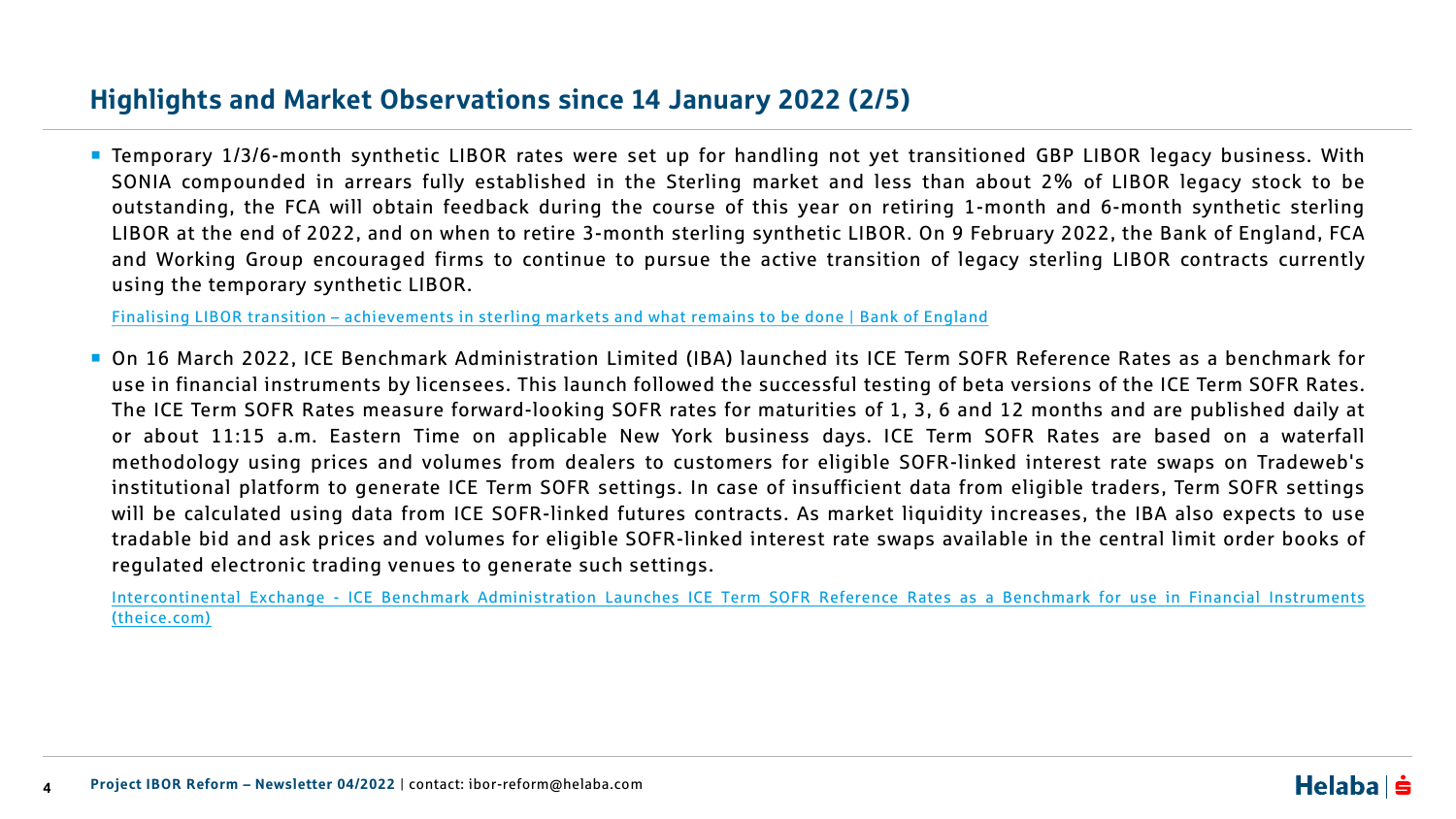## Highlights and Market Observations since 14 January 2022 (3/5)

 After having been passed by Congress on 8 March 2022, US President Biden signed into law the Consolidated Appropriations Act 2022 on 15 March 2022. The act includes (among other things) the Adjustable Interest Rate (LIBOR) Act (the Federal Legislation), which provides for, by operation of law, a replacement benchmark based on SOFR to be selected by the Board of Governors of the US Federal Reserve System. The Federal Legislation only applies to contracts governed by US law.

It aims to eliminate legal uncertainty by providing a uniform, nationwide process for the conversion of outstanding loans, securities, derivatives and other contracts that reference specific maturities of USD LIBOR but do not otherwise contain adequate fallback benchmark provisions to replace USD LIBOR (Tough Legacy Contracts). Tough legacy contracts must switch to the replacement benchmark based on SOFR when USD LIBOR is no longer published on 30 June 2023, and they must also apply any recommended credit adjustment spreads.

The federal legislation will allow contracts that contain a workable fallback provision to continue to operate without interruption. It will not affect loans using, for example, the Prime Rate or the Federal Funds rate, which means that many syndicated loans subject to US law will fall outside the scope of the federal legislation. The Federal Legislation also aims to limit litigation related to Tough Legacy Contracts.

The Federal Legislation will supersede state LIBOR transition laws, including Article 18-C of the New York General Obligations Law (with the exception of legacy contracts relating to 1-week and 2-month USD LIBOR, as these are not covered by the Federal Legislation).

The ARRC welcomed this development as the legislation takes a similar approach to that initially proposed by the ARRC in 2020.

[ARRC-Press-Release-Passage-Federal-LIBOR-Legislation.pdf](https://www.newyorkfed.org/medialibrary/Microsites/arrc/files/2022/ARRC-Press-Release-Passage-Federal-LIBOR-Legislation.pdf) (newyorkfed.org) untitled [\(house.gov\)](https://rules.house.gov/sites/democrats.rules.house.gov/files/BILLS-117HR2471SA-RCP-117-35.pdf) [Congress.gov](https://www.congress.gov/) | Library of Congress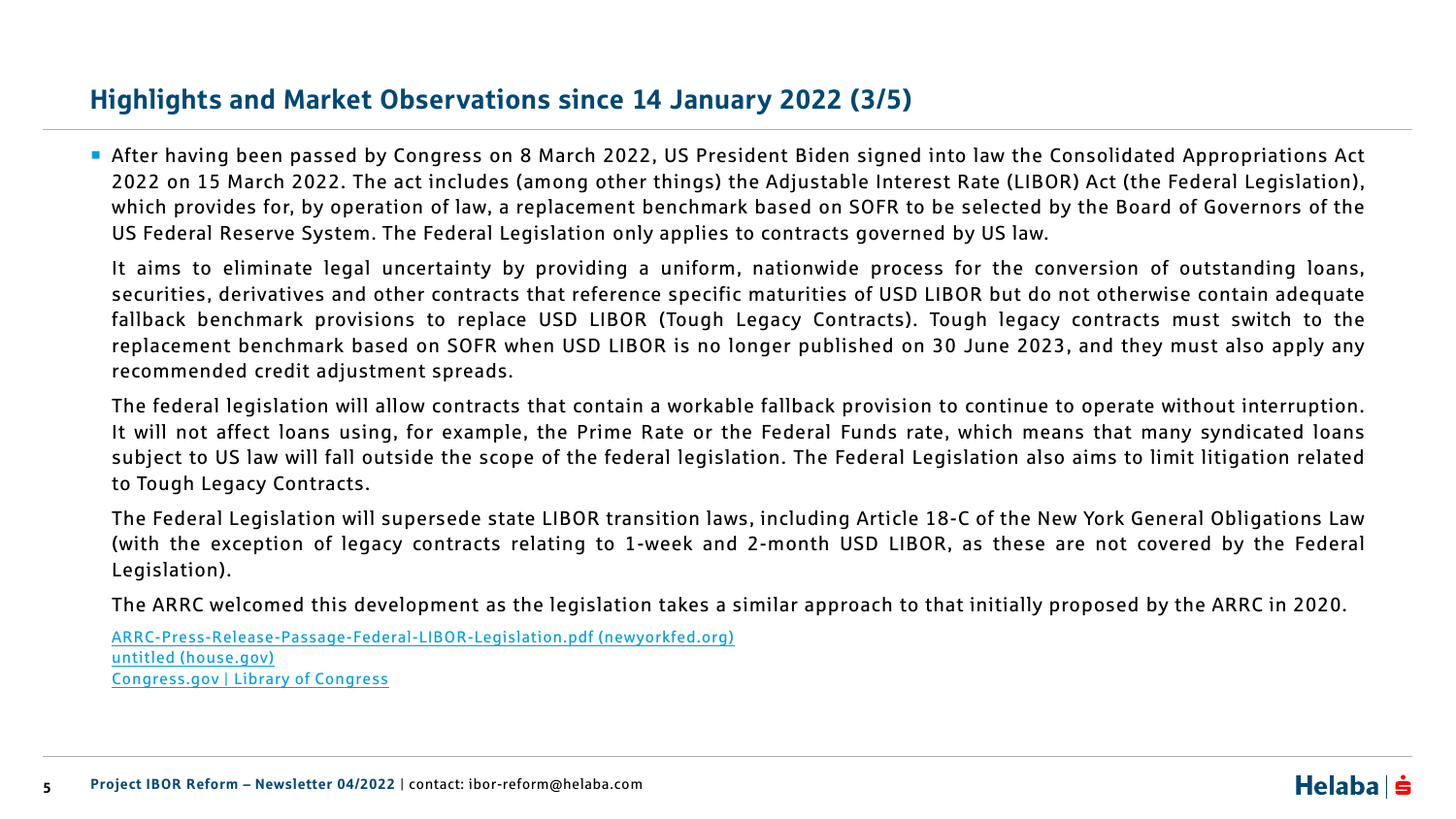## Highlights and Market Observations since 14 January 2022 (4/5)

 After 19 months of review and development by the Swedish Financial Benchmark Facility (SFBF) to safeguard the integrity and robustness of the benchmark, STIBOR has fully transitioned to a transaction-based calculation methodology, which calculates in an automated and controlled manner the contributing banks' cost of funds based on the banks' actual funding transactions. As STIBOR is an offered rate, a predetermined Bid to Offer Spread is added to the cost of funds to produce the STIBOR rates.

Details of this calculation methodology can be found on the SFBF website library.

The revised methodology continues to measure STIBOR's underlying economic reality in a consistently accurate manner, aligned to the historical and intended use of the benchmark but in providing a more direct and transparent link to observable trade data the methodology is more robust, transparent and provides assurance to users and is designed to meet applicable regulatory requirements. The system is capable of complex calculations and identifying erroneous input and manipulation attempts in tandem with supervision from contributors and SFBF oversight functions.

The SFBF and the Swedish Financial Supervisory Authority made an application for authorisation under the EU Benchmark Regulation (EU BMR).

STIBOR can still be used for new and existing transactions for the duration of this application process (as per Article 51, EU BMR).

[STIBOR-transitions-to-transaction-based-calculation-methodology.pdf](https://swfbf.se/wp-content/uploads/2022/02/STIBOR-transitions-to-transaction-based-calculation-methodology.pdf) (swfbf.se) [SFBF18029-STIBOR-Calculation-Methodology.pdf](https://swfbf.se/wp-content/uploads/2021/11/SFBF18029-STIBOR-Calculation-Methodology.pdf) (swfbf.se) Library - Swedish Financial [Benchmark](https://swfbf.se/sfbf-benchmarks/stibor/) Facility (swfbf.se) Swedish Financial [Benchmark](https://swfbf.se/wp-content/uploads/2022/02/Evolution-of-STIBOR-Presentation-till-Svenska-Bankforeningens-medlemmar-17-Februari-2022.pdf) Facility (swfbf.se)

 In terms of a fallback rate, the Swedish Bankers' Association (SBA) has recommended adjusted (compounded) SWESTR plus a spread adjustment. Adjusted SWESTR should be calculated in line with international standards, and in Sweden specifically the calculation will be made according to ISDA principles. The spread adjustment will also be calculated according to ISDA principles (the median difference between STIBOR and compound SWESTR over the previous 5 years).

[recommendation-regarding-a-fallback-rate-for-stibor.pdf](https://www.swedishbankers.se/media/5133/recommendation-regarding-a-fallback-rate-for-stibor.pdf) (swedishbankers.se)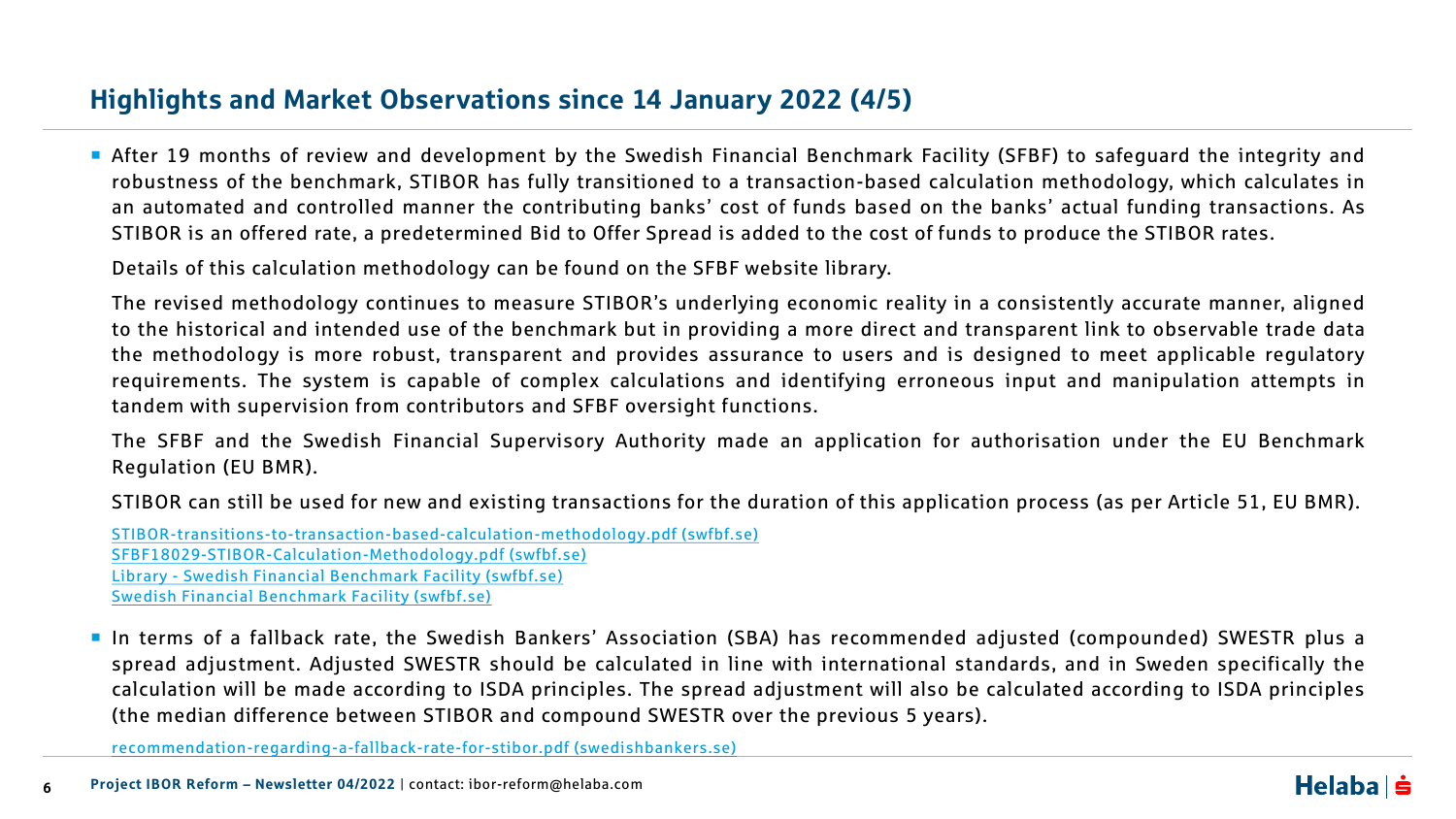## Highlights and Market Observations since 14 January 2022 (5/5)

- On 18 March 2022, the Denmark Financial Benchmark Authority (DFBF) announced that CIBOR underwent a re-determination in line with the DFBF Benchmarks Post Publication Re-determination Policy.
- On 9 March 2022, the DFBF had already reminded market participants of the cessation of 2-week CIBOR, 2-month CIBOR, and 9month CIBOR tenors from 1 April 2022 and the continued publication of Tom/Next (adjusted to become DESTR plus a fixed spread) every business day until 1 January 2026, after which time it will cease to exist.
- On 22 March 2022, the DFBF announced that the DFBF and Danmarks Nationalbank had determined a fixed spread between pre-DESTR and Tom/Next, to be calculated at 0.190%. This was based on a calculation period of 19 March 2021 – 21 March 2022.

DFBF provides a one-off spread between DESTR and [Tom/Next](https://dfbf.dk/dfbf-provides-a-one-off-spread-between-destr-and-tom-next/) – DFBF CIBOR [Redetermination](https://dfbf.dk/cibor-redetermination-18th-march-2022/) 18th March 2022 – DFBF Upcoming changes to the CIBOR and Tom/Next [benchmarks](https://dfbf.dk/upcoming-changes-to-the-cibor-and-tom-next-benchmarks/) [–](https://dfbf.dk/wp-content/uploads/2020/09/DFBF17028-Post-Publication-and-Re-determination-Policy.pdf) [DFBF](https://dfbf.dk/upcoming-changes-to-the-cibor-and-tom-next-benchmarks/) [DFBF17028-Post-Publication-and-Re-determination-Policy.pdf](https://dfbf.dk/wp-content/uploads/2020/09/DFBF17028-Post-Publication-and-Re-determination-Policy.pdf)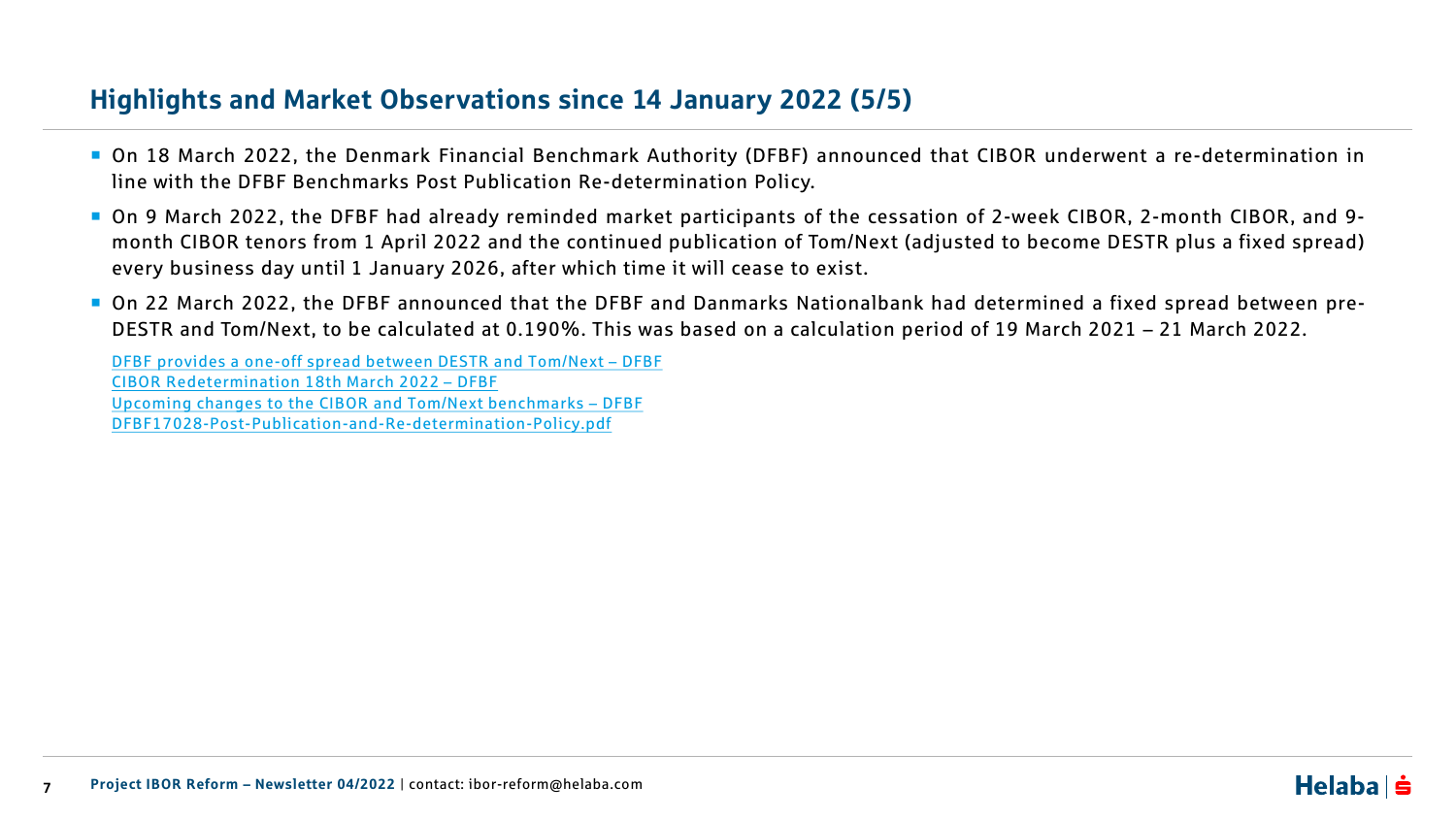

\* The most used SOFR rates in both Europe and the US.

The other SOFR rates are observed in the fragmented US market depending on product segment. ARRC Application Examples for US business: [users-guide-to-sofr2021-update.pdf](https://www.newyorkfed.org/medialibrary/Microsites/arrc/files/2021/users-guide-to-sofr2021-update.pdf) (Table 5: ARRC Convention and Term Sheet Documentation)

#### $Helaba$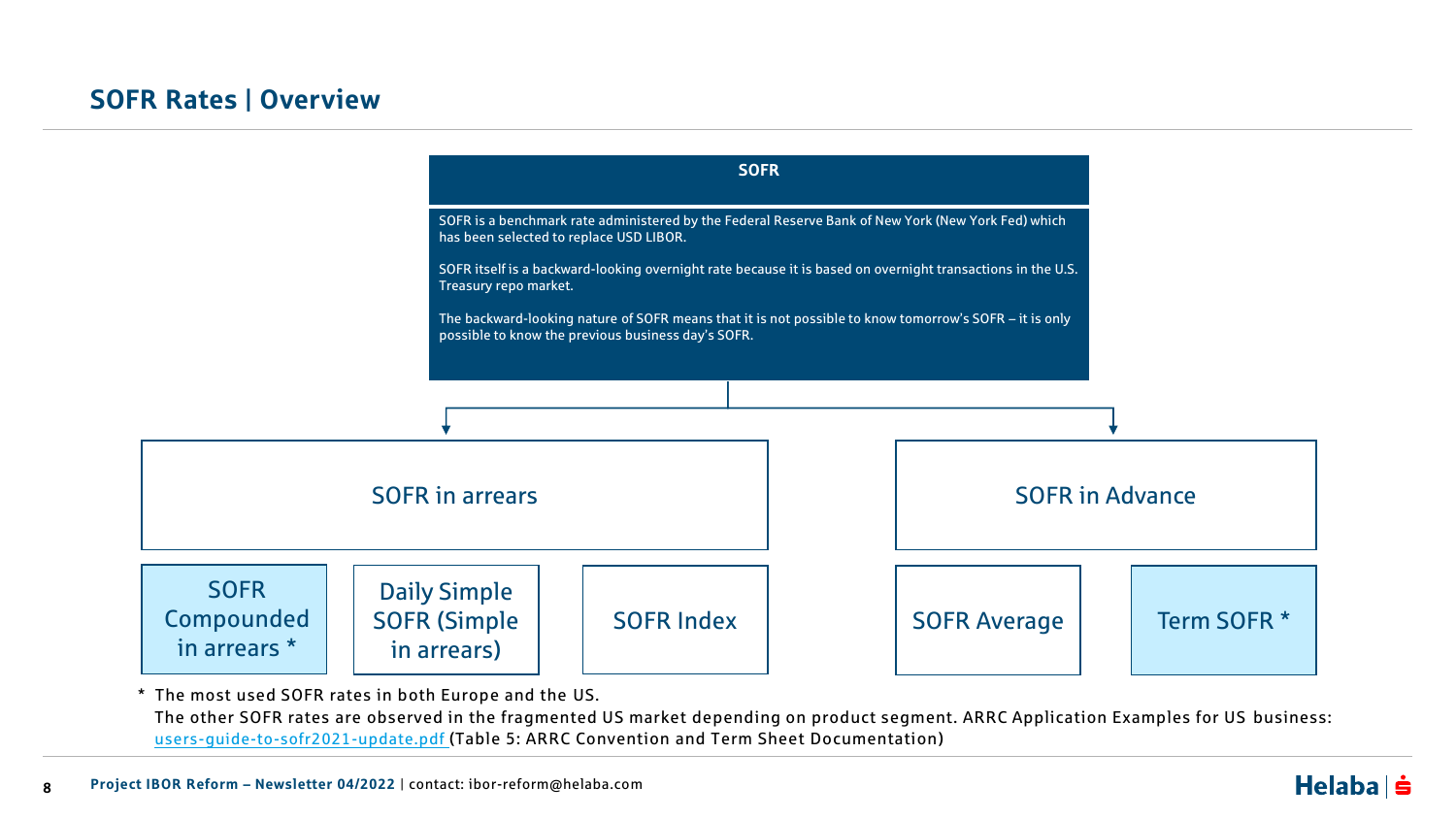## SOFR Rates | Explanations (1/2)

- The SOFR (Secured Overnight Financing Rate) is calculated as a volume-weighted median of transaction-level tri-party repo data collected from the Bank of New York Mellon as well as GCF Repo transaction data and data on bilateral Treasury repo transactions obtained from the U.S. Department of the Treasury's Office of Financial Research (OFR). Each business day, the New York Fed publishes the SOFR on the New York Fed website at approximately 8:00 a.m. ET for the previous day.
- With the SOFR Compounded in arrears, interest payments are determined on the basis of a compounded average of the SOFR, whereas with the Daily Simple SOFR (Simple in Arrears) no compounding takes place. Interest rate and interest payments can only be determined at the end of an interest period. The difference in interest rate determination between the two methods is minimal.
- **The SOFR Index measures the cumulative impact of compounding the SOFR on a unit of investment over time. The SOFR Index** value reflects the effect of compounding the SOFR each business day and allows the calculation of compounded SOFR averages over custom time periods.
- The SOFR Averages are compounded averages of the SOFR over rolling 30-, 90-, and 180-calendar day periods. The SOFR Averages for a given publication date incorporate all the SOFR values starting exactly 30-, 90-, and 180-calendar days before the publication date, regardless of whether or not that date is a weekend or holiday, and extend through the SOFR published that day. Each business day, the New York Fed publishes the SOFR Averages and SOFR Index on the New York Fed's website, shortly after the SOFR is published at approximately 8:00 a.m. ET. For SOFR Averages, the recommended convention is to use the rate published two US Government Securities Business Days prior to the first day of the interest period and held for the entirety of the interest period, similar to the LIBOR convention today.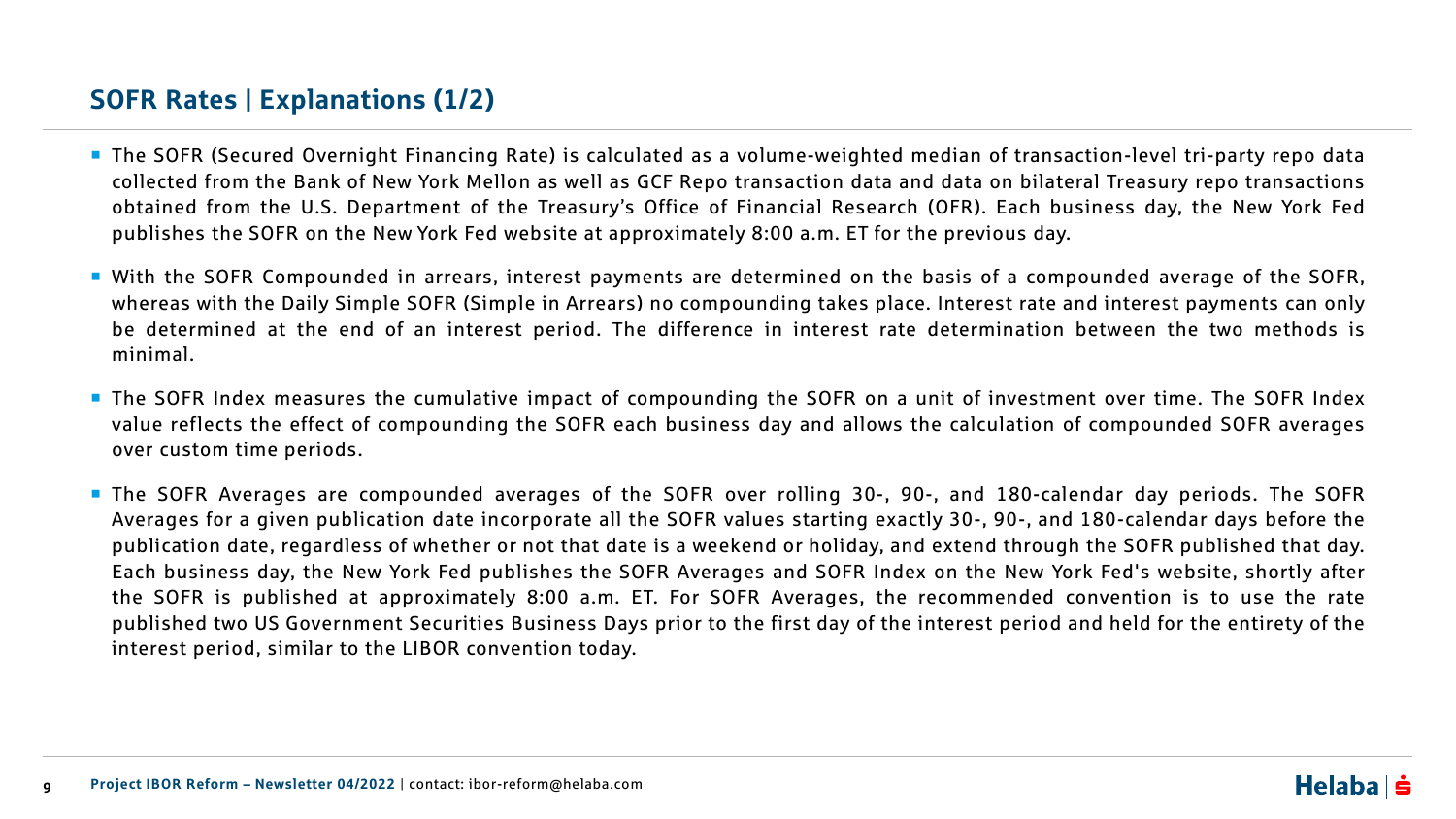## SOFR Rates | Explanations (2/2)

■ The CME Term SOFR Reference Rates benchmark is a daily set of forward-looking interest rate estimates, calculated and published for 1-month, 3-month, 6-month and 12-month tenors. A set of Volume Weighted Average Prices (VWAP) are calculated using transaction prices observed during several observation intervals throughout the trading day. Term SOFR Reference Rates will be calculated for each day the New York Federal Reserve calculates and publishes SOFR. Publication will occur at 5:00 am CT (US Central Standard Time). For Term SOFR, the recommended convention is to use the rate published two US Government Securities Business Days prior to the first day of the interest period and held for the entirety of the interest period, similar to the LIBOR convention today.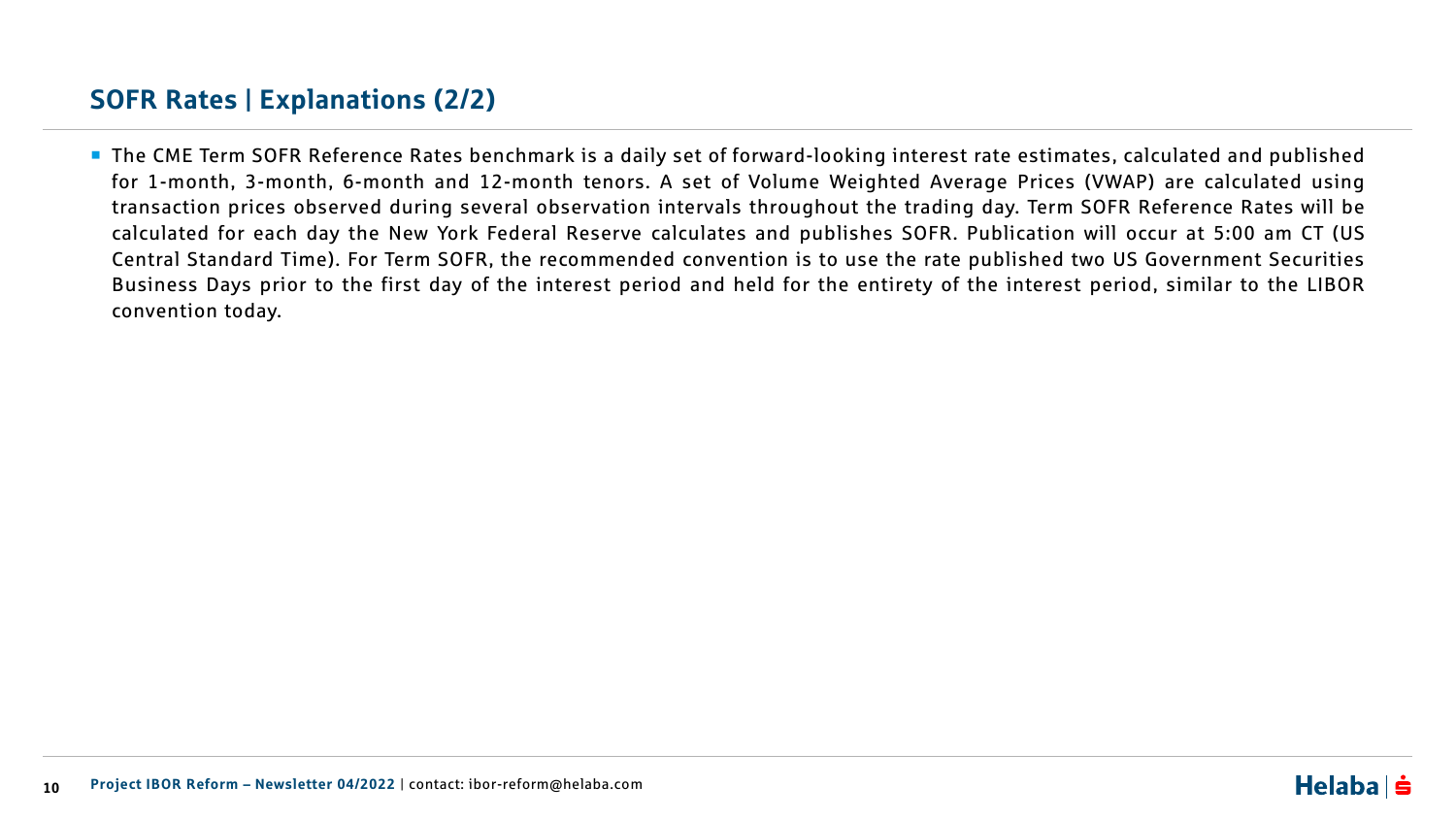## Where can I find RFR quotations without access to Bloomberg?

| Rechtsordnung                                      | $\mathcal{L}(\mathcal{I})$              | <b>NZ</b><br>ZN                                                                                                                                                                                                  |                                    |                                                                                                                                                                                                                                                                       |                                        | ٠                                                                                                                       |                                                                           |
|----------------------------------------------------|-----------------------------------------|------------------------------------------------------------------------------------------------------------------------------------------------------------------------------------------------------------------|------------------------------------|-----------------------------------------------------------------------------------------------------------------------------------------------------------------------------------------------------------------------------------------------------------------------|----------------------------------------|-------------------------------------------------------------------------------------------------------------------------|---------------------------------------------------------------------------|
| Alternativer risikofreier<br><b>Zinssatz (RFR)</b> | €STR                                    | <b>SONIA</b><br>Overnight                                                                                                                                                                                        | <b>Term SONIA</b>                  | <b>SOFR</b><br>Overnight                                                                                                                                                                                                                                              | <b>Term SOFR</b>                       | <b>SARON</b>                                                                                                            | <b>TONA</b>                                                               |
| Veröffentlichungszeitpunkt                         | 09:00am CET<br>$T+1$                    | 09:00am<br><b>GMT</b><br>$T+1$                                                                                                                                                                                   | 11:50am<br><b>GMT</b>              | 08:00am ET<br>$T+1$                                                                                                                                                                                                                                                   | 11:15am ET                             | EoD fixing around 6pm CET<br>(several fixings per day - but<br>only EoD fixing relevant for<br>settlements/derivatives) | 10:00am JST<br>$T+1$                                                      |
| Quotierungen                                       | Euro short-term rate (€STR) (europa.eu) | sonia data series<br><b>Bank of England</b><br>  Database<br><b>Daily Sterling</b><br><b>Overnight Index</b><br><b>Average (SONIA)</b><br>Rate (IUDSOIA)  <br><b>FRED   St. Louis</b><br>Fed<br>(stlouisfed.org) | <b>ICE Report Center</b><br>- Data | <b>Secured</b><br>Overnight<br><b>Financing Rate</b><br>Data - FEDERAL<br><b>RESERVE BANK of</b><br><b>NEW YORK</b><br>(newyorkfed.org)<br><b>Secured</b><br><b>Overnight</b><br><b>Financing Rate</b><br>(SOFR)   FRED  <br><b>St. Louis Fed</b><br>(stlouisfed.org) | <b>Term SOFR - CME</b><br><b>Group</b> | <b>SIX Indices - Swiss Reference Rates</b><br>(SARON) (six-group.com)                                                   | <b>Call Money Market Data (Updated every</b><br>business day) (boj.or.jp) |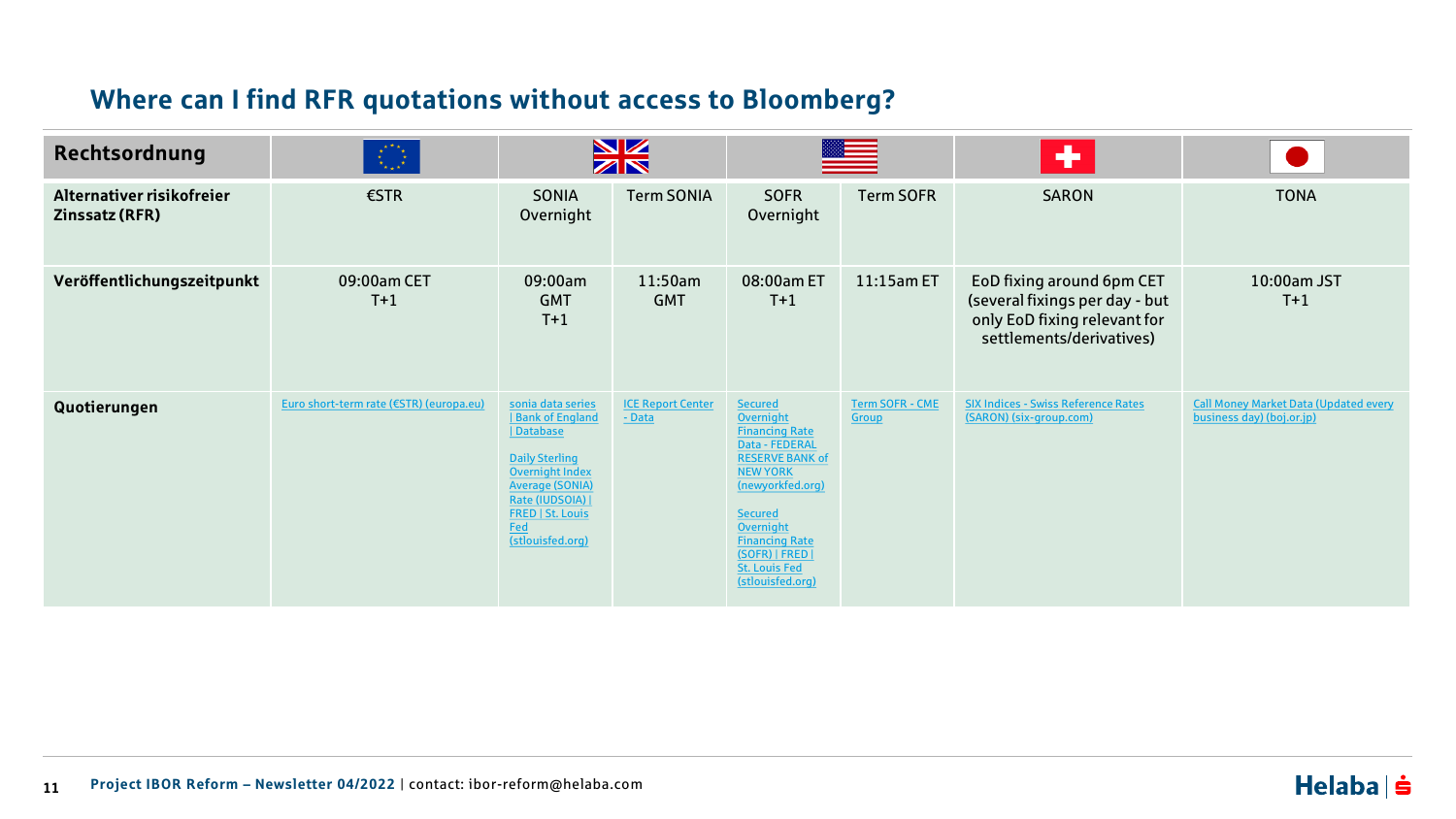

## Useful sources of information for current developments

For latest information as well as general details on the transition from IBORs, please also refer to information published by supervisory authorities, working groups and other industry organisations. A selection of the most important websites can be found here:

|                 | €STR: European Central Bank<br><b>EURIBOR: Emmi</b><br><b>Working Group on Euro Risk-Free Rates</b> |
|-----------------|-----------------------------------------------------------------------------------------------------|
| <b>NZ</b><br>ZN | <b>Bank of England</b><br><b>Financial Conduct Authority</b>                                        |
|                 | <b>Federal Reserve Bank of New York</b><br>The Alternative Reference Rates Committee (ARRC)         |
| ÷               | <b>SIX Swiss Exchange</b><br><b>National Working Group on Swiss Franc Reference Rates (SNB)</b>     |
|                 | <b>Bank of Japan</b><br><b>Cross-Industry Committee on Japanese Yen Interest Rates Benchmarks</b>   |
|                 | <b>ISDA</b><br><b>Loan Market Association (LMA)</b><br><b>LSTA</b>                                  |

## $Helaba$  =